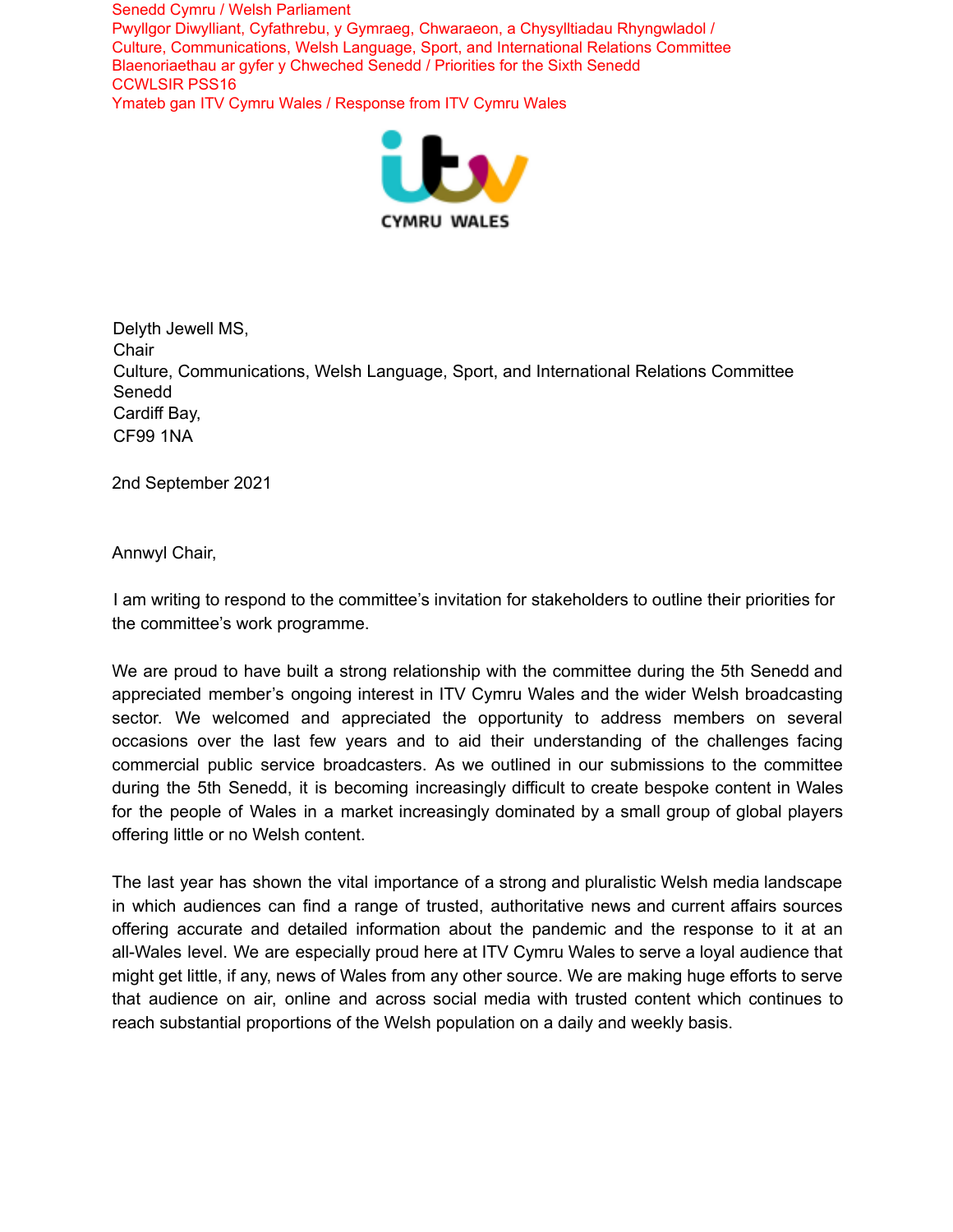We understand that the remit of the new committee is wide-ranging, but we do hope that the committee will be able to continue with the important discussions around the future of public service broadcasting, and the urgent need for a new settlement between PSM providers and platforms to secure prominence, inclusion and fair value.

There could not be a better illustration of the critical role that ITV as a PSB plays than during the COVID-19 crisis where the need for quality, trusted information, as well as an escape through entertainment, was at its most important. At a time of real worry and social isolation, a free, reliable and universally available PSB system stepped up to serve our viewers in Wales and across the UK in an era of misinformation online.

Our strategy to meet the challenge presented by a market that is changing (and globalising) very rapidly is to become a digitally led media company that creates and delivers brilliant content to audiences when and how they want it. We have invested heavily in digital technologies and increasingly create news and current affairs content specifically for digital audiences. We are also very proud to be producing current affairs programming and innovative digital content for S4C's platforms whilst growing the slate of productions we make outside of licence commitments for the ITV Network and BBC Wales.

But despite our efforts, ITV cannot meet this global challenge on its own. Ofcom's recent recommendations to the UK Government on the future of public service media following its **Small Screen: Big Debate** consultation concluded that current, outdated legislation needs a radical update and we now encourage the Government to move with speed to bring forward legislation to help secure the ability for PSMs to compete and thrive in a market that is increasingly dominated by a small group of global players as TV is increasingly delivered online.

The single most important recommendation that Ofcom made to UK Government was for a new regime to secure both the prominence and availability of PSB content and services on major platforms with a dispute resolution role for Ofcom. Ofcom proposed that in designing the framework and in settling any disputes a key consideration should be that the terms offered by any platform are *"consistent with the sustainable delivery of PSB".* It is hard to understate the importance of this recommendation for the future of PSB in Wales (and the rest of the UK). Accordingly, it is vitally important that the recommendation is accepted by UK Government and that the sustainable delivery of PSB is incorporated as the most important consideration in any new regime for PSB prominence and availability.

The huge advantages enjoyed by global online platforms mean that they will thrive whatever regime is in place but PSB might well not if its sustainability is not front and centre of any new regulatory regime. More than ever, we need to ensure that this important discussion remains high on the political agenda, and we would welcome the committee's support with this.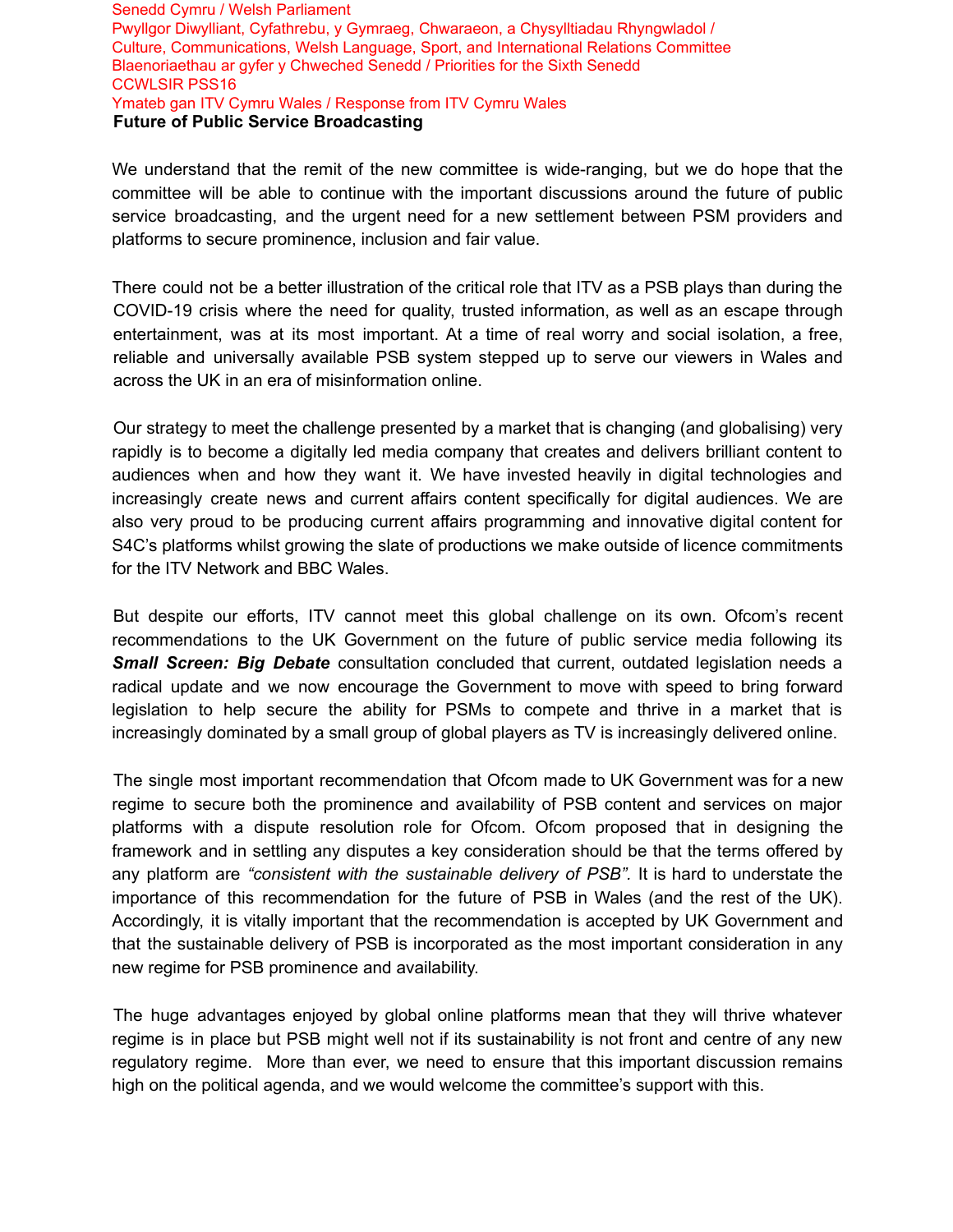## **Digital Transformation**

In terms of our other priorities for the committee's work programme, we would also welcome the opportunity to discuss our digital strategy and vision in further detail with members of the committee, and how delivering digital transformation is key to our continuing success..

In an ever growing digital world, we, along with other broadcasters, are working hard to evolve and adapt in order to meet the pressing challenges facing commercial public service media. We were the first of the Welsh broadcasters to move to a new purpose built headquarters investing heavily in digital technologies and new ways of working and increasingly creating news and current affairs content specifically for digital audiences. Indeed, the latest survey by OFCOM Wales shows that for audiences in Wales digital news from broadcasters is now just as important to them as newspapers.

Indeed, our news website itv.com/wales is delivering significant growth for trusted, impartial news about Wales that can be accessed by audiences anywhere, anytime on mobile devices. In 2020, page views doubled to 20 million.

ITV is doing everything in its power to modernise its business for the online era but we also need the policy framework to move at pace too to recognise the new realities and market power of global platform operators.

## **Welsh Language Provision**

We would also appreciate the opportunity to highlight to the committee our commitment in offering plurality for current affairs and factual content in the Welsh language. The committee might be unaware that ITV Cymru Wales provides over 30 hours of current affairs and factual content per year in Welsh for S4C, ranging from long running series to short form reactive digital content.

We supply S4C with many of its most popular and most talked-about programmes. These include the political series *Y Byd yn ei Le;* the award-winning current affairs series *Y Byd Ar Bedwar* and the ever popular *Cefn Gwlad.*

At the same time, Boom Group, part of ITV Studios, includes production divisions Boom, Boom Cymru, Boom Kids and Boom Social, and is one of Wales' largest production companies, responsible for over 400 hours of programming annually for BBC, ITV, Channel 5 & S4C with a slate that includes S4C's children's service Cyw and the tense crime thriller 35 Diwrnod.

Members might also be unaware that we also became a partner of S4C's news app and website in April 2021 and we help to provide vital plurality to their service. The team share and package ITV Cymru Wales news content daily in Welsh for S4C's digital service - further proof of our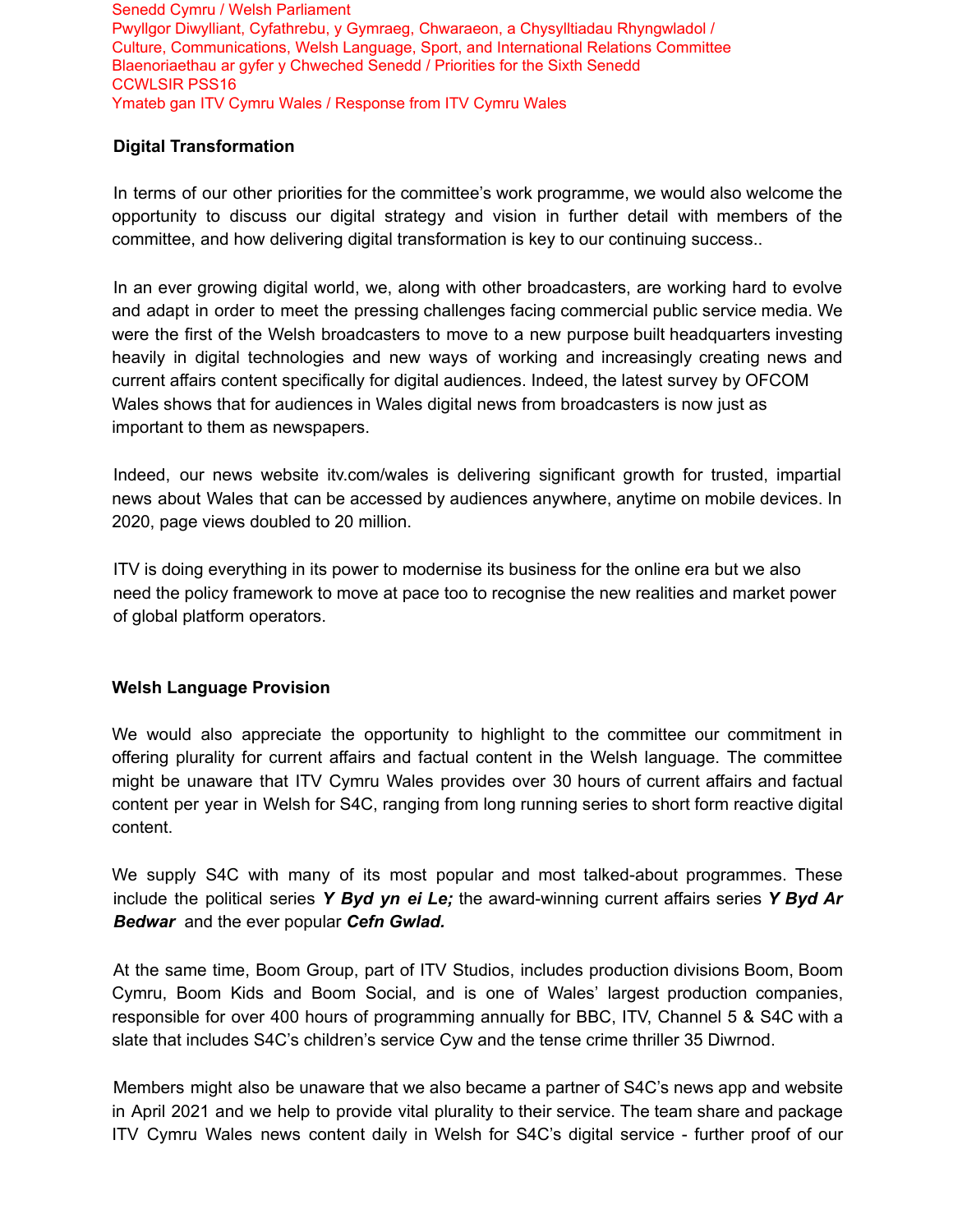growth in digital content and production and how we can collaborate and utilise the wider team's skills whilst showcasing our original journalism on other platforms to reach new audiences.

## **Diversity and Inclusion**

As a significant employer and broadcaster in Wales, we have a crucial role to play to use our platform to reflect the diversity of modern Wales. This is essential if we are to remain relevant to our audiences, attract the best possible talent and creative ideas and maintain our role at the heart of popular culture. We monitor the diversity of our on-screen portrayal and feed findings to the news and current affairs teams so that colleagues are aware of where we need to make improvements.

As a part of our Social Purpose Strategy ITV Cymru Wales is proud to be involved in several initiatives to increase diversity both on screen and behind the scenes. We have a vibrant Diversity Panel that brings together a wide range of stakeholders in Wales to inform our content strategy and commissioning decisions. We are an award winning employer of apprentices working in partnership with **Sgil Cymru,** with most of our recruits coming from an under-represented background and going on to either secure permanent roles within ITV or other media companies in Wales. This year, we are focussing our acclaimed News Trainee Scheme to people with a disability and along with Creative Wales and other broadcasters, ITV has financially contributed to the founding of a pilot project to increase diversity in tv and film in Wales. The **Culture Connect Wales** initiative aims to create a bespoke network for those from Black, Asian and Minority Ethnic communities, as well as engaging with partners to provide practical advice and opportunities and widening the knowledge of the sector and the opportunities it provides.

We are a proud Media Partner to **Chwarae Teg** for their Womenspire Awards and to **Pride Cymru**, Wales' largest annual celebration of diversity. We supported both organisations to run online events during last year's lockdown and will be doing so again for this year's Womenspire 2021 Awards. We have also offered 'media familiarisation' sessions to a variety of groups ranging from the **Ethnic Youth Support Team** to the **Women's Equality Network.**

## **Network Production**

One of the committee's recommendations in its report "*Exploring the devolution of broadcasting*" was that there should be a requirement for the Channel 3 licence in Wales to deliver a greater proportion of network content in Wales. We would welcome the opportunity to inform members about our efforts in this area.

We work very closely with ITV's commissioning team and in the last few years we have had a number of co-commissions between ITV Cymru Wales and the ITV Network. These have included, *The Wonders of the Coast Path*, *A Year in the Beacons a*nd *Wonders of the Border*. These series demonstrate our commitment in highlighting all parts of Wales in our productions.